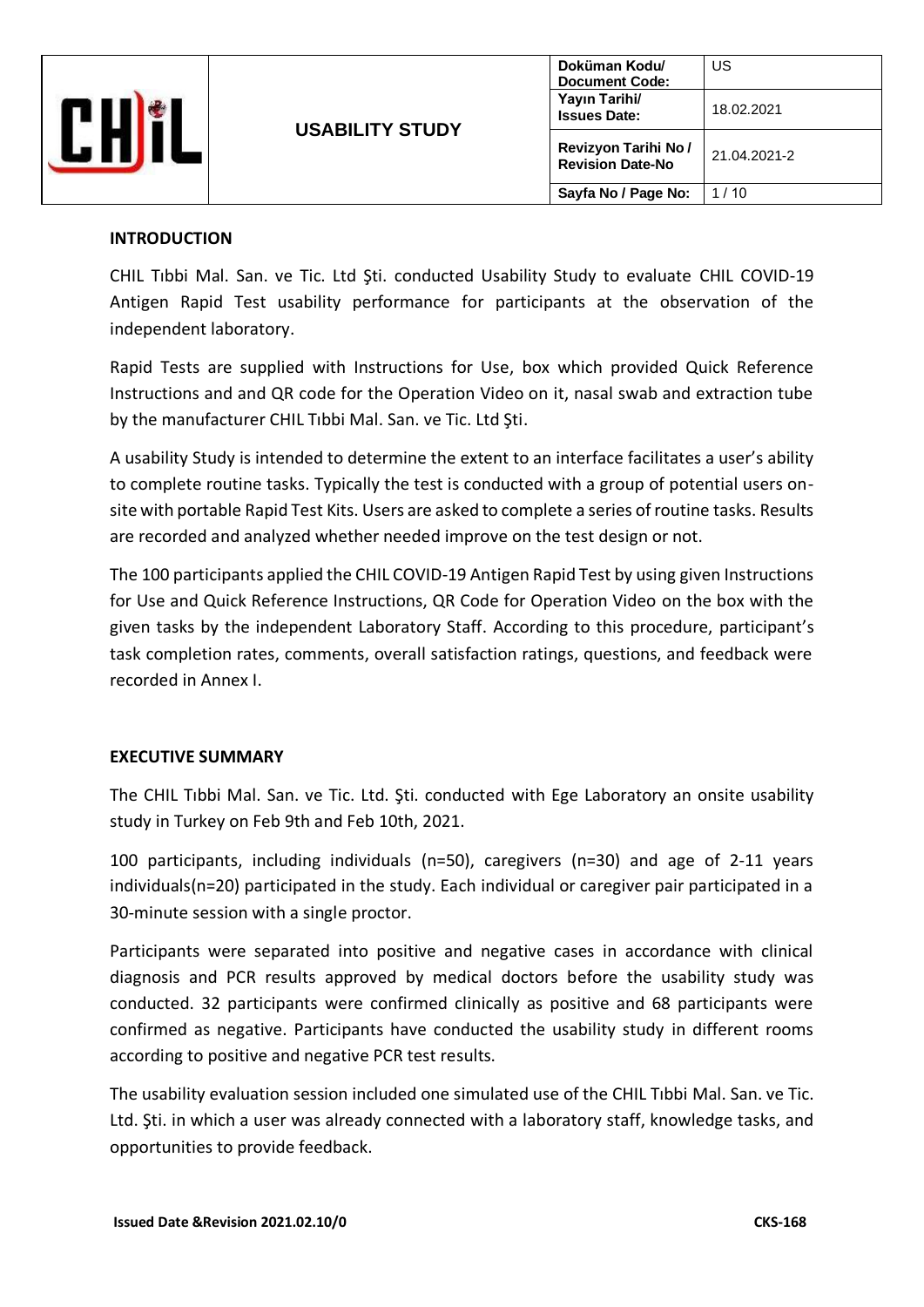|  | <b>USABILITY STUDY</b> | Doküman Kodu/<br><b>Document Code:</b><br>Yayın Tarihi/<br><b>Issues Date:</b> | US<br>18.02.2021 |
|--|------------------------|--------------------------------------------------------------------------------|------------------|
|  |                        | Revizyon Tarihi No /<br><b>Revision Date-No</b>                                | 21.04.2021-2     |
|  |                        | Sayfa No / Page No:                                                            | 2/10             |

The purpose of this study was to assess the usability of the CHIL COVID-19 Antigen Rapid Test, the comprehensibility and applicability of the provided instructions.

In general, all participants found the given Instructions for Use and Quick Reference Instructions on the box to be clear, straightforward. 97% (97 out of 100) participants thought that the CHIL COVID-19 Antigen Rapid Test was easy to use. All of the participants (100) used Instructions for Use and thought that the instructions were comprehensible.

This Usability Study identified only a few minor problems including:

- Insufficient amount of specimen due to not tightening the Extraction Tube sufficiently.
- Insufficient sampling because the swab is not rotated enough in the nose.
- Problem with breaking the top of the extraction tube.
- Reading the test results early or late than advised in Instructions for Use because the timer is not started on time. Late or early start of timer was not a level that would affect the test result.

This document contains the participants' feedback, satisfaction ratings, task completion rates, ease or difficulty of completion ratings, errors, and recommendations for improvements. The scenarios and questionnaires is included in the Annex I and II section.

#### **METHODOLOGY**

The staff from Ege Laboratory have contacted participants, necessary information regarding the usability study was provided, and appropriate dates and times were determined to start usability study.

Each individual and caregiver session lasted approximately 30 minutes. During the session, the laboratory staff explained the test session and asked the participant to fill out a brief questionnaire (see Annex I). Participants read the task scenarios and tried to perform the CHIL COVID-19 Antigen Rapid Test according to the given Instructions for Use, and Quick Reference Instructions on the box.

 $\geq$  20 Caregivers also applied the test to people aged 2-11 years and evaluated the questionnaire accordingly.

After the tasks, the laboratory staff asked the participant to rate the test kit on a 5-point Likert Scale with measures ranging from Strongly Disagree to Strongly Agree (see Annex I):

Questionnaire was prepared for answers that assess below example questions,

• Were the Quick Reference Instructions on the box and Instructions for Use clear enough?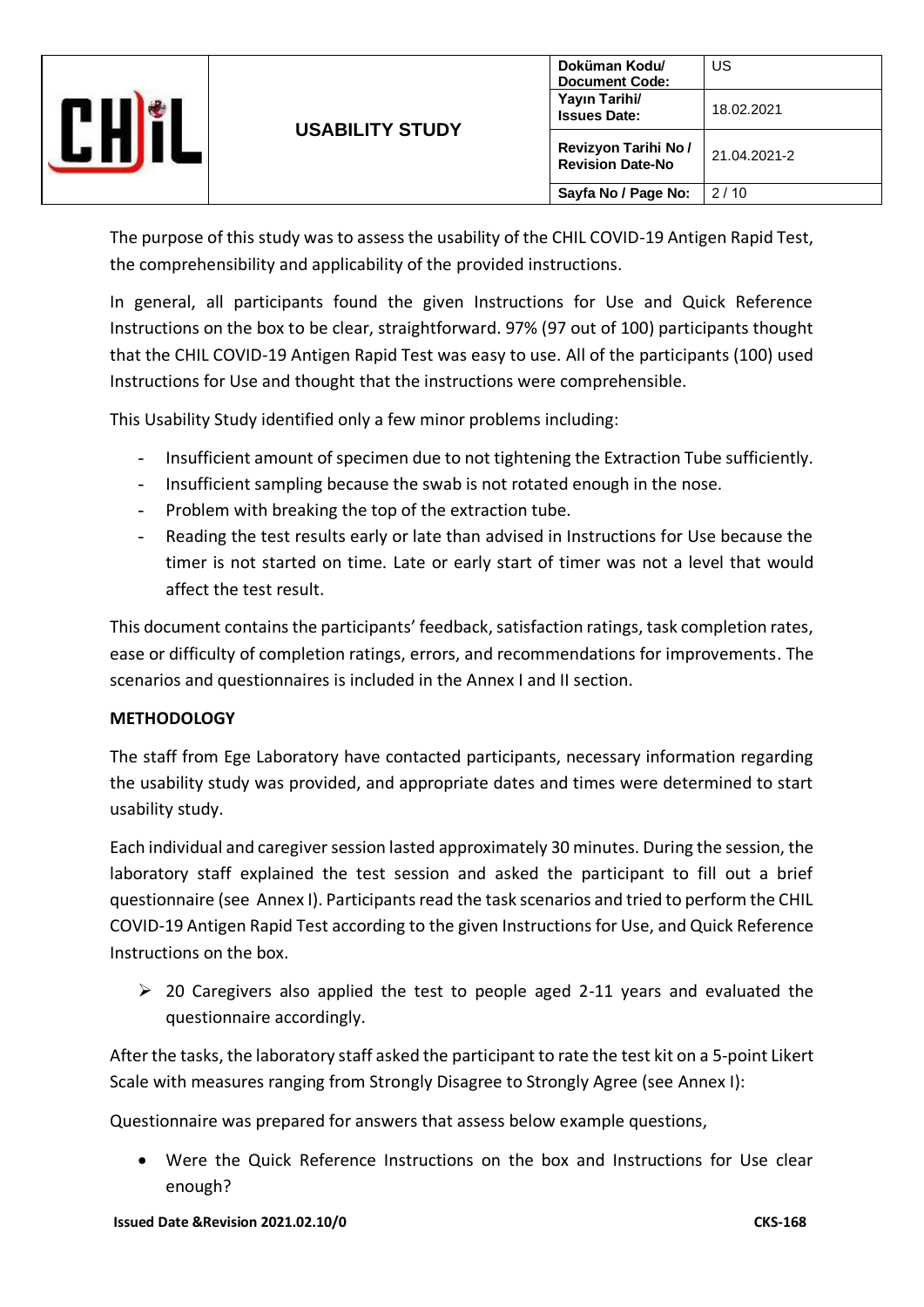

- How easy it was to find the information from the Instructions for Use and Quick Reference Instructions on the box?
- Were the visual instructions clear or enough when performing the test?
- Have you had difficulty using the QR code on the box for the Operation Video?

After the tasks were completed, the laboratory staff asked the participant to rate the CHIL COVID-19 Antigen Rapid Test overall for below subjective measures including:

- Ease of use
- Ergonomic design of the CHIL COVID-19 Antigen Rapid Test
- Frequency of use
- Difficulty to following test procedure in Instructions for Use
- Learn ability- how easy it would be for most users to learn to use the CHIL COVID-19 Antigen Rapid Test
- Information facilitation how quickly participant could find information
- Look & feel appeal Box design makes me want to use the test further

In addition, the test laboratory staff asked the participants the following overall test questions:

- What the participant liked most?
- What the participant liked least?
- Recommendations for improvement.

See Annex I for the overall questionnaires.

#### **PARTICIPANTS**

100 participants, including individuals (n=50), caregivers (n=30), and age of 2-11 years individuals(n=20) completed the usability study in the two testing dates. 50 participants were involved in testing on Feb 9th and 50 on Feb 10th. Of the 100 participants, 50 were male and 50 were female. 97 of the 100 participants performed the CHIL COVID-19 Antigen Rapid Test correctly. 32 of the 97 participants who completed the test correctly had positive PCR results others had a negative PCR test results. Usability Study Focus groups prepared according to IEC 62366-1 and 'Template for Manufacturers of Molecular and Antigen Diagnostic COVID-19 Tests for Non-Laboratory Use' Usability Study Recommendations are shown in the table 1.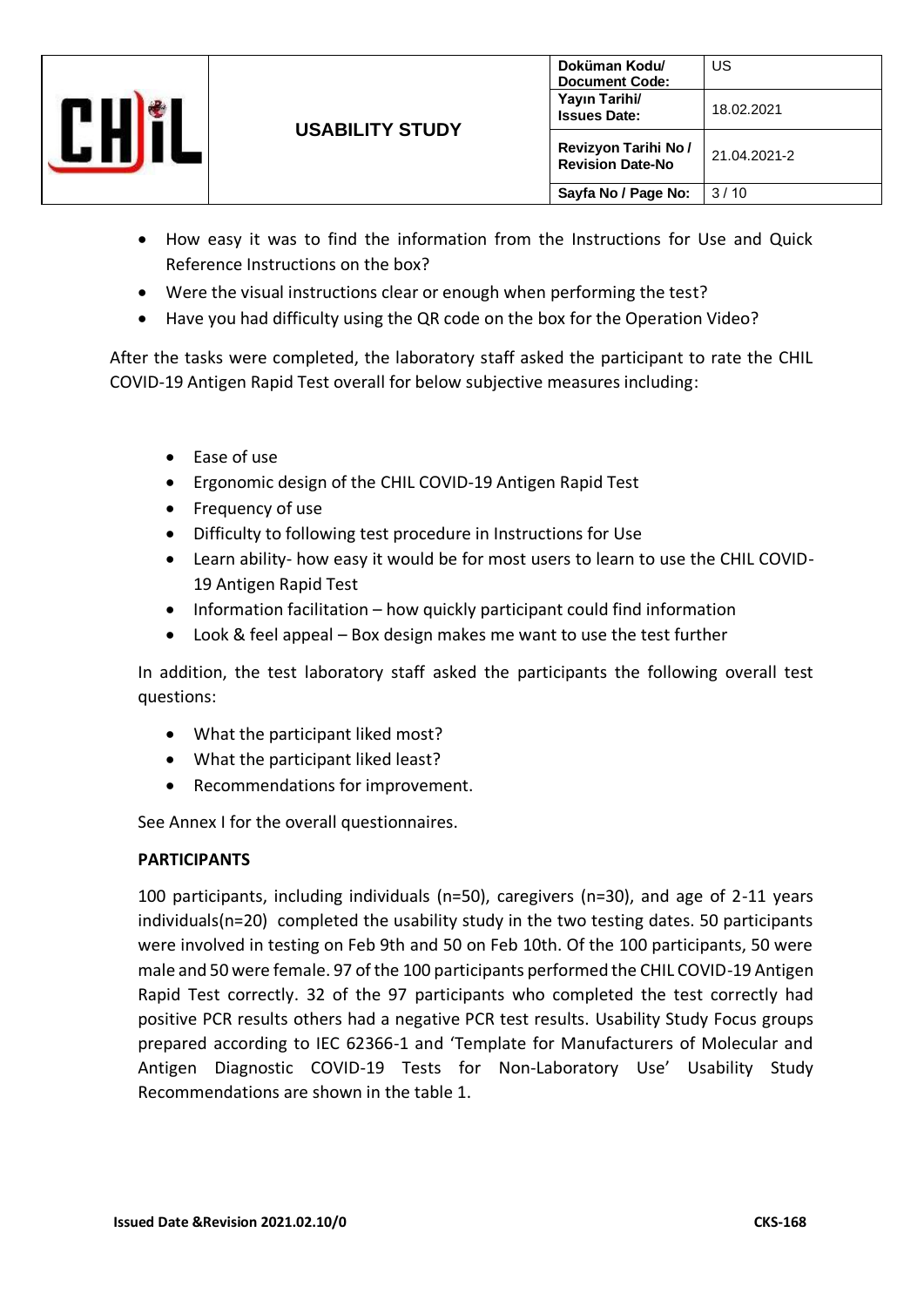

#### *Table 1. Focus Grups*

|                         | Caregivers 1*               | Caregivers $2**$ | Individuals |
|-------------------------|-----------------------------|------------------|-------------|
| Sex $n$ (%)             | 10                          | 8                | 32          |
| Male                    | 10                          | 2                | 38          |
| Female                  |                             |                  |             |
| Age                     | $21 - 64$                   | $21 - 64$        | $2 - 73*$   |
| Education n (%)         |                             |                  |             |
| ≤High School            | $\mathcal{D}_{\mathcal{L}}$ | 6                | 23          |
| Bachelors' degree       |                             | 5                | 25          |
| Post-graduate/Specialty | 3                           | 4                | 12          |
| PhD degree              |                             | ◠                | 10          |

\*Caregivers 1 applied the tests to the individuals at the age of 2-11 years old.

\*\* Caregivers 2 applied the tests only for themselves.

#### **EVALUATION TASKS/SCENARIOS**

Test participants attempted completion of the following tasks (see Table 2. for complete test scenarios/tasks)

- Obtain information about the performing of the CHIL COVID-19 Antigen Rapid Test by examining the box.
- Check the contents of the box according to the information on the box.

| User Task                       | <b>Task Requirements</b>     | <b>Potential Use Errors</b>    |  |
|---------------------------------|------------------------------|--------------------------------|--|
| 1. Clean your hands before      | Wash or disinfect your hands | Failure to clean and dry the   |  |
| starting the test.              | before you start testing and | hands<br>result<br>in.<br>may  |  |
|                                 | make sure your hands are     | contamination<br>that<br>can   |  |
|                                 | dry.                         | affect the test result.        |  |
| 2. Check the expiration date    | Compare today's date with    | Failure to notice<br>expired   |  |
| on the box                      | expiry date on the box       | product                        |  |
| <b>3.</b> Check the box content | Compare the instructions for | Failure<br>the<br>notice<br>to |  |
|                                 | use and the contents of the  | damaged<br>missing<br>or       |  |
|                                 | box                          | materials                      |  |
| 4. Remove the swab from         | Remove without touching      | Failure to notice the warning  |  |
| the pouch.                      | the head of the swab that    |                                |  |
|                                 | advised in Instructions for  |                                |  |
|                                 | Use                          |                                |  |

#### *Table 2. Tasks*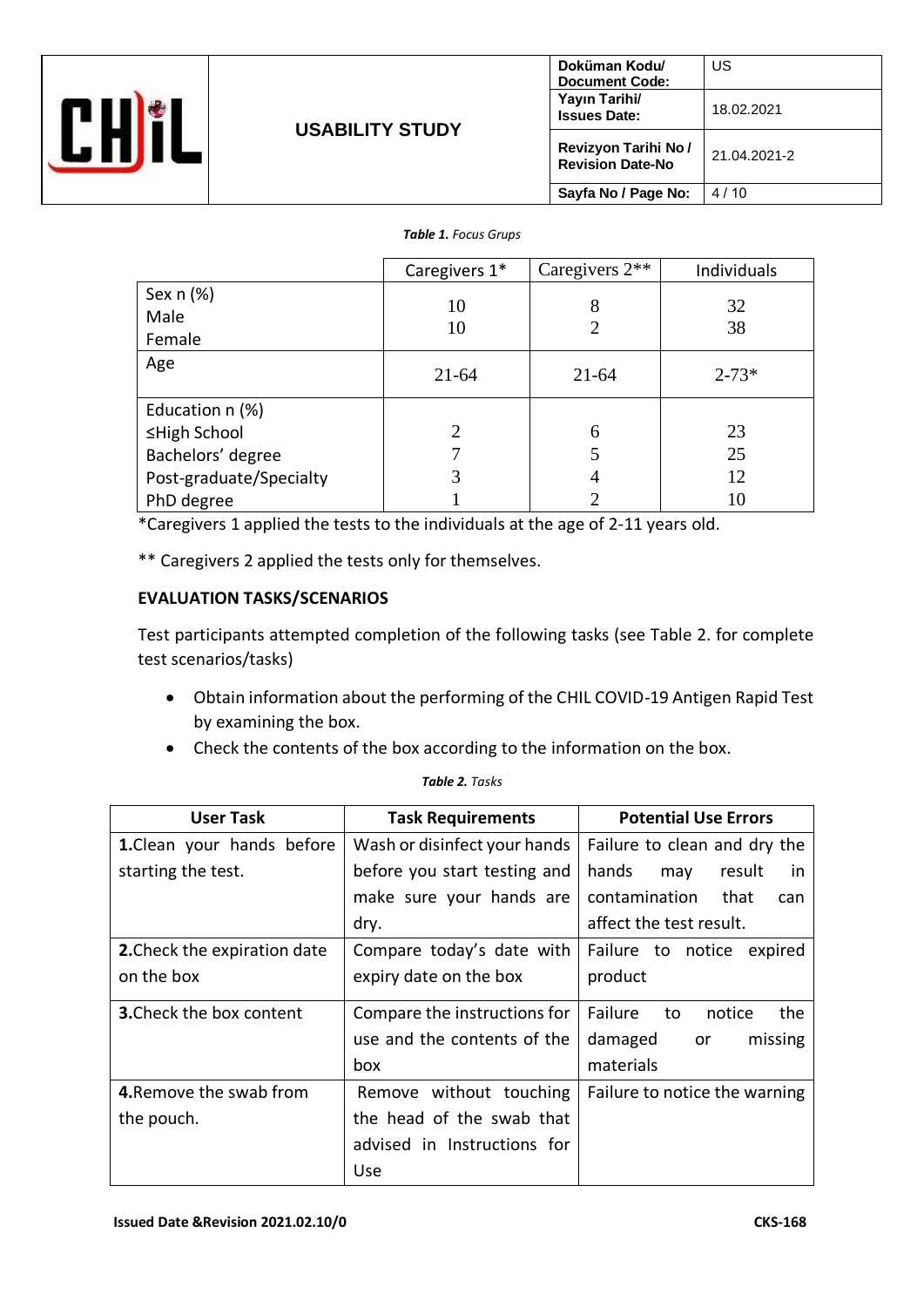

| <b>5.</b> Collect the nasal specimen | Insert the swab 1,5-2,5 cm      | Failure to sufficient sampling              |  |  |
|--------------------------------------|---------------------------------|---------------------------------------------|--|--|
| by using swab                        | (0,6-1 inch) into the patient's | because the swab is not                     |  |  |
|                                      | nostrils and rotate the swab    | rotated enough in the nose                  |  |  |
|                                      | around the inside wall of the   |                                             |  |  |
|                                      | nostril 5-6 times.              |                                             |  |  |
| 6. Place swab in the                 | Put the<br>into the<br>swab     | Failure to keep and rotate                  |  |  |
| extraction tube                      | extraction tube, rotate the     | the swab sufficiently in the                |  |  |
|                                      | swab for about 10 seconds.      | tube.                                       |  |  |
| 7. Take swab out from the            | Squeeze the bottle when         | Failure<br>the<br>to<br>squeeze             |  |  |
| extraction buffer tube.              | taking the swab out<br>to       | buffer<br>tube<br>extraction                |  |  |
|                                      | remove as much liquid as        | sufficiently.                               |  |  |
|                                      | possible from the swab.         |                                             |  |  |
| <b>8.</b> Break the top part of the  | Keep the extraction tube        | Failure to break the top part               |  |  |
| extraction tube                      | vertical as the breaking part   | of<br>the<br>extraction<br>tube             |  |  |
|                                      | will be upward to avoid         | correctly.                                  |  |  |
|                                      | specimen solution spills and    |                                             |  |  |
|                                      | break the top part of the       |                                             |  |  |
|                                      | extraction tube.                |                                             |  |  |
| 9. Add 4 drops of the                | Carefully add 4 drops of        | Failure to add insufficient                 |  |  |
| specimen from the                    | sample from the extraction      | drops to the sample well can                |  |  |
| extraction buffer tube to the        | buffer tube to the sample well  | affect the test result.                     |  |  |
| sample well of the test              | of the test cassette without    |                                             |  |  |
| cassette.                            | spilling around.                |                                             |  |  |
| 10. Start the timer and read         | Do not read the test results    | Reading the test results early              |  |  |
| the test result in 15 minutes.       | before 15 minutes or after 30   | advised<br>late<br>than<br>in<br>$\alpha$ r |  |  |
|                                      | minutes.                        | Instructions for Use.                       |  |  |

#### **RESULTS**

Laboratory staff observed and recorded whether the participant used the test correctly or not. Most of the participants completed all tasks correctly. According to this observation, 99 of the 100 (99%) completed Task 5 (Collect the nasal specimen by using swab), 99 of the 100 (99%) completed Task 7 (Take swab out from the extraction buffer tube) and 99 of the 100 (99%) completed Task 8 (Break the top part of the extraction tube). The user who had problems with Task 5 was a 25-year-old female from the Individual group with bachelor degree. The user who had problems with Task 7 was the caregiver who tested his 8-year-old individual. The caregiver was a 43-year-old male with post graduate/specialty.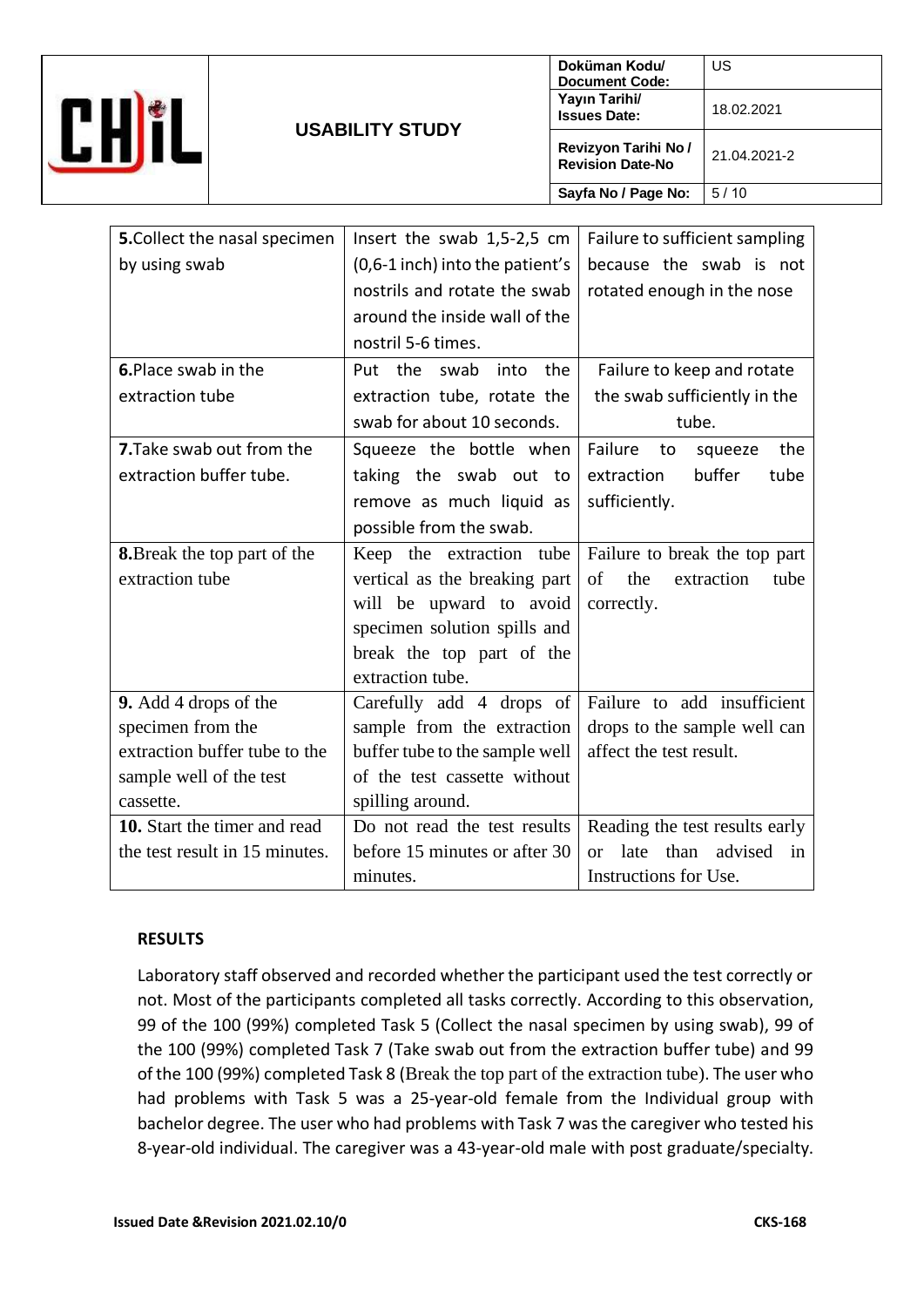

The user who had problems with Task 8 is a 67-year-old male retired from the Individual group.

32 participants who were confirmed clinically as positive PCR, performed their tasks correctly and each participant obtained positive test results after performing the CHIL COVID-19 Antigen Rapid Test.

68 participants who were confirmed clinically as negative, performed their tasks. Laboratory staff observed that 3 of the 68 participants had problems with tasks 5, and 8 however that can be tenable. After performing the CHIL COVID-19 Antigen Rapid Test each participant obtained negative test results.

|                                                                              | Task 1 | Task 2 | Task 3 | Task 4 | Task 5 | Task 6 | Task 7 | Task 8 | Task 9 | Task 10 |
|------------------------------------------------------------------------------|--------|--------|--------|--------|--------|--------|--------|--------|--------|---------|
| <b>Number of</b><br>participant<br>who<br>completed<br>the task<br>correctly | 100    | 100    | 100    | 100    | 99     | 100    | 99     | 99     | 100    | 100     |
| <b>Completion</b><br>Rates                                                   | 100%   | 100%   | 100%   | 100%   | 99%    | 100%   | 99%    | 99%    | 100%   | 100%    |

| Table 3. Summary of the Results |  |
|---------------------------------|--|
|---------------------------------|--|

According to IEC 62366, questions were prepared for the Usability Study and a questionnaire was created. Refer to Annex I.

#### **LIKES, DISLIKES, PARTICIPANT RECOMMENDATIONS**

Upon completion of the tasks, participants provided feedback for what they liked most and least about the CHIL COVID-19 Antigen Rapid Test, and recommendations for improving the instructions.

#### **LIKED MOST**

The following comments capture what the participants liked most:

- Easy to use
- Reading results in a short time
- Easy to interpret the the test result
- Portable device
- Visual instructions to be effective and helpful
- Clear demonstration of the performing the test with the Operation Video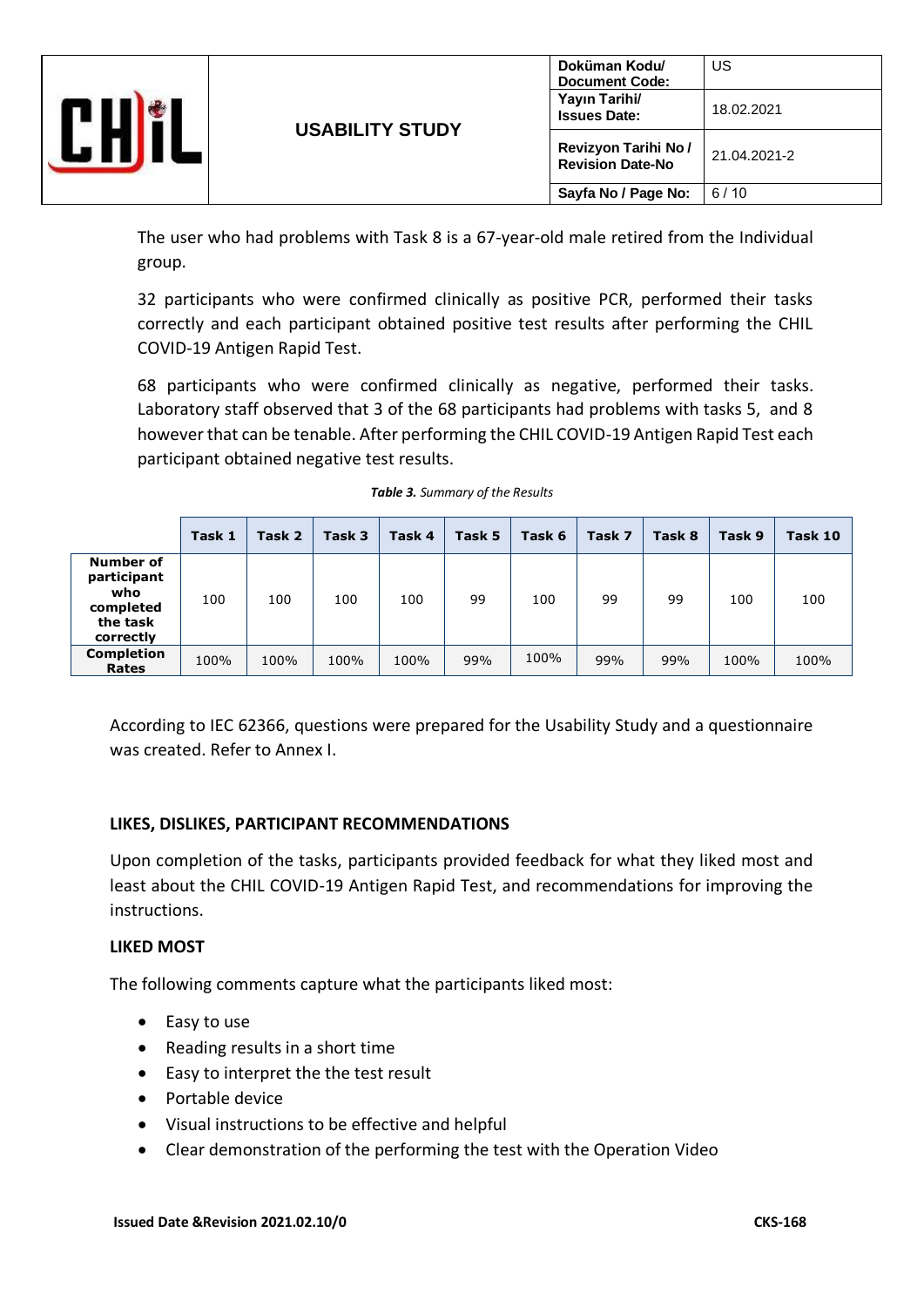

#### **LIKED LEAST**

Most of the participants found CHIL COVID-19 Antigen Rapid Test to be very useful and easy to use but the following comment capture what the some of participants liked the least:

• Collection of the specimen from the nostril with a nasal swab

#### **RECOMMENDATIONS FOR IMPROVEMENT**

Participants were generally satisfied with the use of the CHIL COVID-19 Antigen Rapid Test and the instructions but the following comments capture what the some of participants recommended for improvement:

- Mobile application can be developed.
- Customer services hotline can be provided on the box.

#### **CONCLUSION**

Most of the participants found CHIL COVID-19 Antigen Rapid Test to be well-organized, very useful, and easy to use. Having a more than one instructions like Instruction for Use and Operation Video to find information is key to many of the participants. All participants thought the instructions were straightforward and easy to understand and follow. Caregivers did not have any problems while testing individuals aged 2-11 years.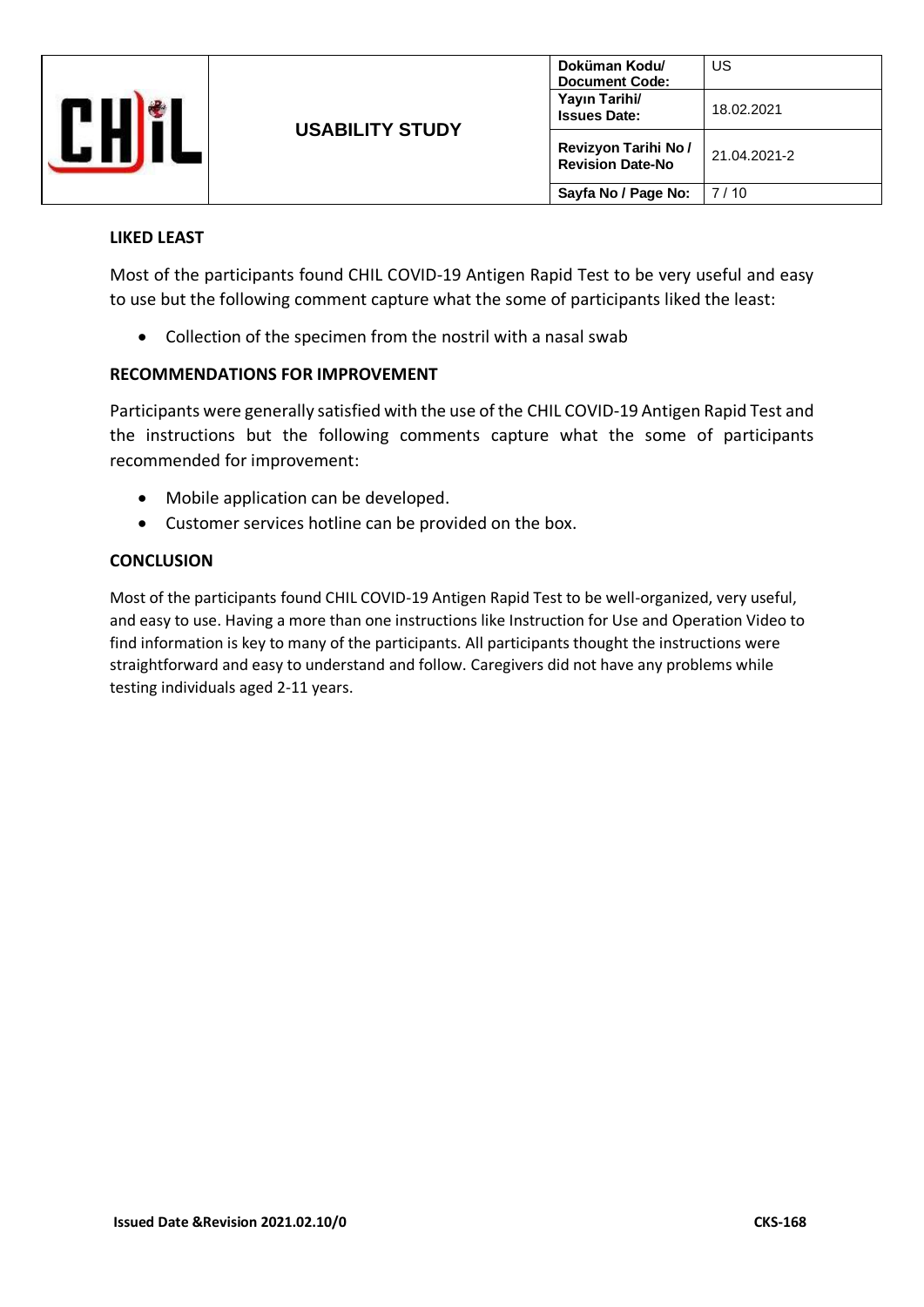### **USABILITY STUDY QUESTIONNAIRE**

| Doküman Kodu/<br><b>Document Code:</b> | $US-A1$              |
|----------------------------------------|----------------------|
| Yayın Tarihi/<br><b>Issues Date:</b>   | 05.02.2021           |
| <b>Prepared By:</b>                    | <b>QA Department</b> |
| Sayfa No / Page No:                    | 8 / 1 N              |

## **ANNEX I**

**Sex: Date:**

## Age: Nationality: Nationality: Nationality: Nationality: Nationality: Nationality: Nationality: Nationality: Nationality: Nationality: Nationality: Nationality: Nationality: Nationality: Nationality: Nationality: Nationali

#### **Educational Status:**

Please fill in the following questionnaire related to CHIL COVID-19 Antigen Rapid Test based on your experience while performing the CHIL COVID-19 Antigen Rapid Test.

|                                                                                                                      | <b>Strongly</b><br><b>Disagree</b> | <b>Disagree</b> | <b>Neutral</b> | Agree | <b>Strongly</b><br>Agree |
|----------------------------------------------------------------------------------------------------------------------|------------------------------------|-----------------|----------------|-------|--------------------------|
| CHIL COVID-19 Antigen Rapid<br>Test is easy to use.                                                                  |                                    |                 |                |       |                          |
| CHIL COVID-19 Antigen Rapid<br>Test can be preferred to use<br>frequently                                            |                                    |                 |                |       |                          |
| Instructions for Use is<br>straightforward, easy to<br>understand and follow.                                        |                                    |                 |                |       |                          |
| <b>Ouick Reference Instructions</b><br>and shown on the box is<br>straightforward, easy to<br>understand and follow. |                                    |                 |                |       |                          |
| Operation Video QR Code is<br>easy to scan.                                                                          |                                    |                 |                |       |                          |
| Operation Video is descriptive<br>and helpful to perform the test.                                                   |                                    |                 |                |       |                          |
| Most people would learn to use<br>CHIL COVID-19 Antigen Rapid<br>Test easily.                                        |                                    |                 |                |       |                          |
| CHIL COVID-19 Antigen Rapid<br>Test can be performed correctly<br>just by reading the Instructions<br>for Use.       |                                    |                 |                |       |                          |
| The test result is easy to<br>interpret.                                                                             |                                    |                 |                |       |                          |
| The warnings and precautions<br>prevent mistakes that could be<br>made while performing the<br>test.                 |                                    |                 |                |       |                          |
| It is easy as shown in the<br>instructions to use the swab<br>and collect nasal specimen<br>from the nostril.        |                                    |                 |                |       |                          |
| It is easy to remove the swab<br>from the extraction buffer tube.                                                    |                                    |                 |                |       |                          |
| The top part of the extraction<br>tube can be broken easily.                                                         |                                    |                 |                |       |                          |
| It is easy to add 4 drops of<br>specimen to the sample well of<br>the test cassette.                                 |                                    |                 |                |       |                          |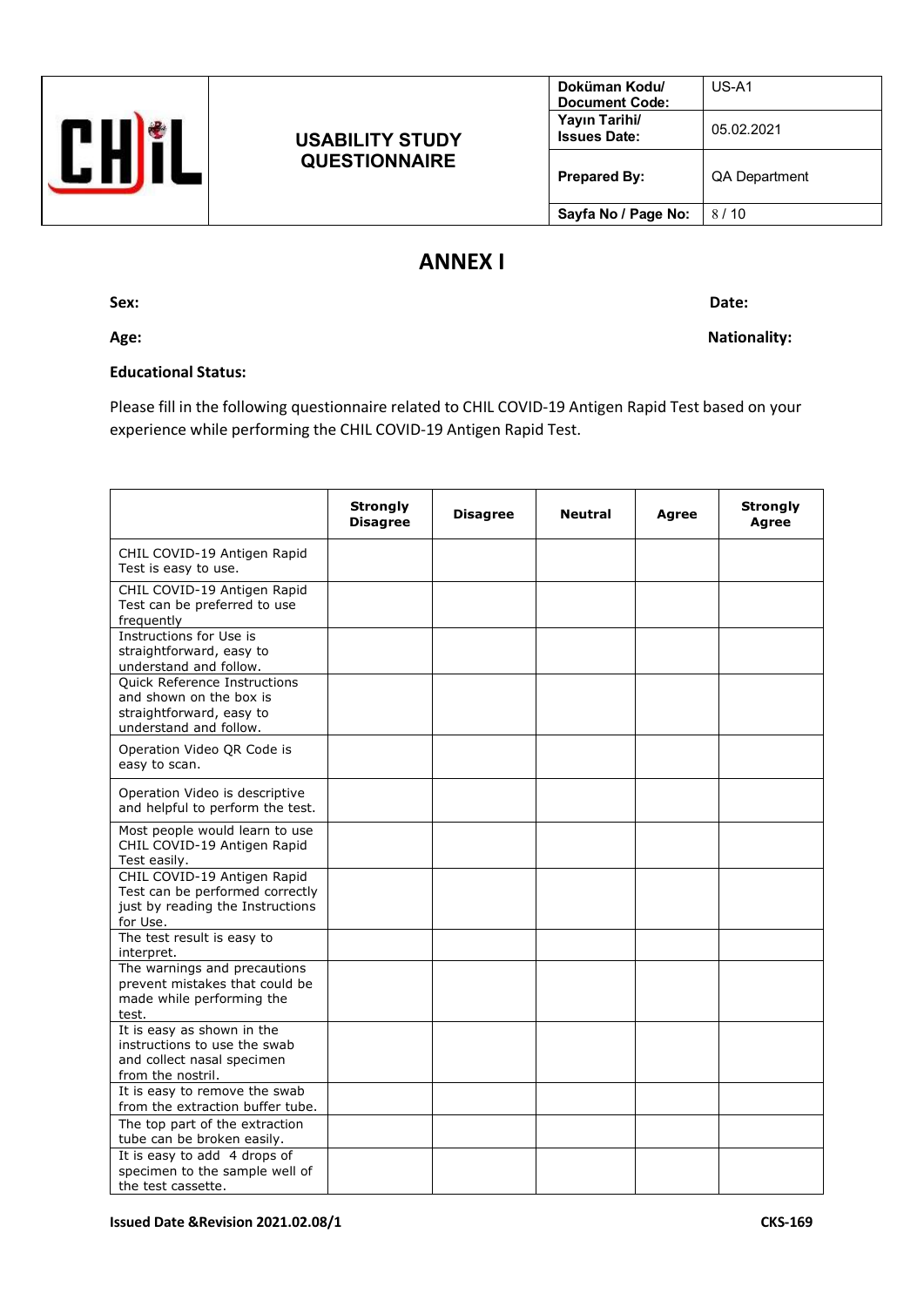

### **USABILITY STUDY QUESTIONNAIRE**

| Doküman Kodu/<br><b>Document Code:</b> | $US-A1$              |
|----------------------------------------|----------------------|
| Yayın Tarihi/<br><b>Issues Date:</b>   | 05.02.2021           |
| <b>Prepared By:</b>                    | <b>QA Department</b> |
| Sayfa No / Page No:                    | 9/10                 |
|                                        |                      |

| The test result is clear within<br>15 minutes.                                                                                                                       |  |  |  |  |  |
|----------------------------------------------------------------------------------------------------------------------------------------------------------------------|--|--|--|--|--|
| It is clearly visible to see line<br>conditions when interpreting<br>the test results.                                                                               |  |  |  |  |  |
| The labels and symbols on the<br>box is understandable.                                                                                                              |  |  |  |  |  |
| CHIL COVID-19 Antigen Rapid<br>Test has ergonomic design.                                                                                                            |  |  |  |  |  |
| Box design is appeal to the eye.                                                                                                                                     |  |  |  |  |  |
| Please answer the following questions related to CHIL COVID-19 Antigen Rapid Test based on your<br>experience while performing the CHIL COVID-19 Antigen Rapid Test. |  |  |  |  |  |
| What did you like most when<br>performing the test?                                                                                                                  |  |  |  |  |  |
| What did you like least when<br>performing the test?                                                                                                                 |  |  |  |  |  |
| What do you recommend to<br>improve CHIL COVID-19 Antigen<br>Rapid Test?                                                                                             |  |  |  |  |  |